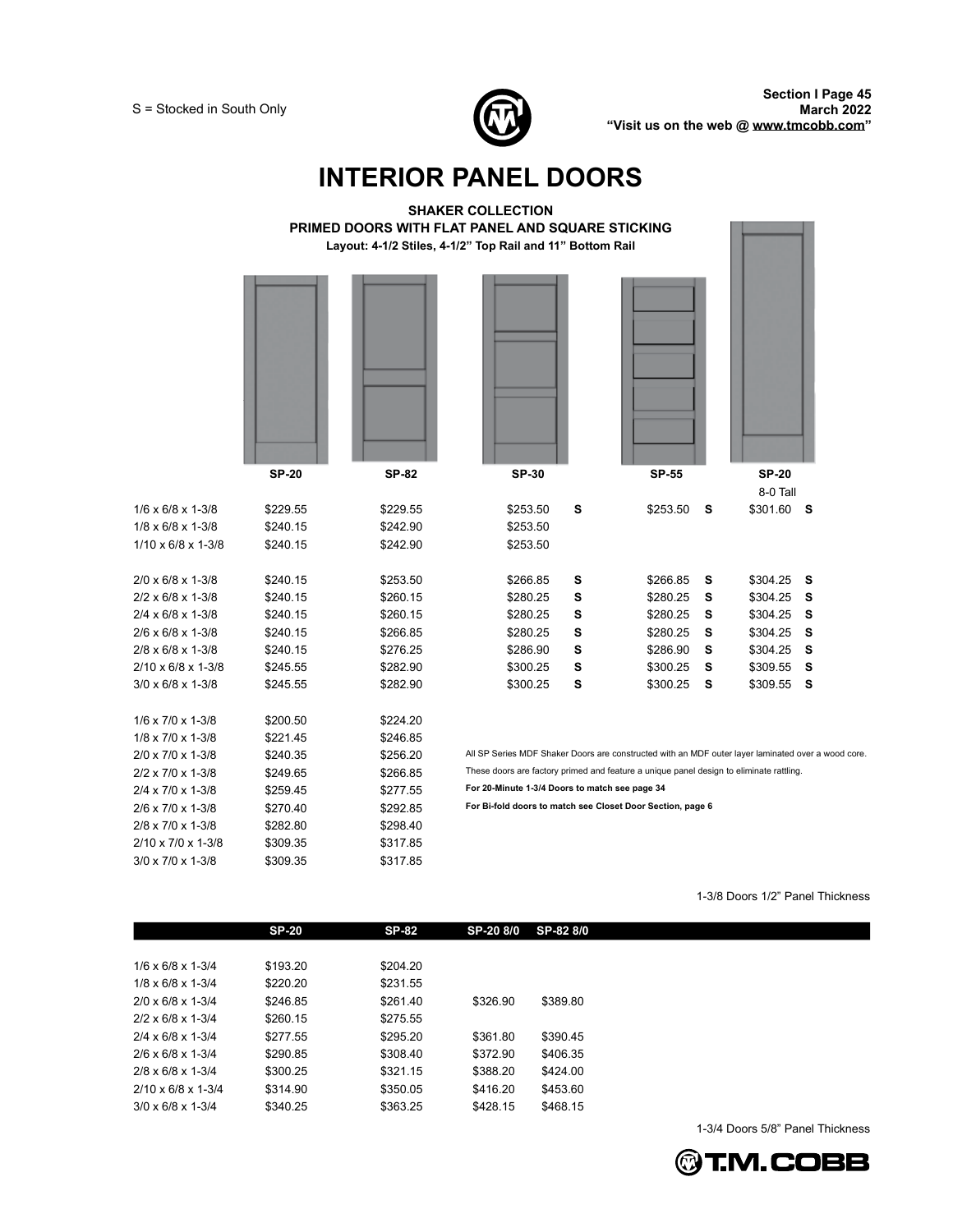

**SHAKER COLLECTION**

**FLAT PANEL AND SQUARE STICKING Layout: 4-1/2 Stiles, 4-1/2" Top Rail and 9-1/4" Bottom Rail** 







|                                 | 5/8" Flat Panel        |
|---------------------------------|------------------------|
| 20                              | <b>Square Sticking</b> |
| <b>Flat Panel</b>               | Doug-Fir               |
|                                 |                        |
| $1/6 \times 6/8 \times 1-3/8$   | \$275.00               |
| $2/0 \times 6/8 \times 1-3/8$   | \$286.00               |
| $2/4 \times 6/8 \times 1 - 3/8$ | \$302.50               |
| $2/6 \times 6/8 \times 1 - 3/8$ | \$302.50               |
| $2/8 \times 6/8 \times 1 - 3/8$ | \$302.50               |
| $3/0 \times 6/8 \times 1 - 3/8$ | \$319.00               |

|                                 | 5/8" Flat Panel        |
|---------------------------------|------------------------|
| 8033                            | <b>Square Sticking</b> |
|                                 | Doug-Fir               |
| $1/6 \times 6/8 \times 1-3/8$   | \$374.85               |
| $2/0 \times 6/8 \times 1 - 3/8$ | \$419.30               |
| $2/4 \times 6/8 \times 1 - 3/8$ | \$419.30               |
| $2/6 \times 6/8 \times 1 - 3/8$ | \$419.30               |
| $2/8 \times 6/8 \times 1 - 3/8$ | \$419.30               |
| $3/0 \times 6/8 \times 1 - 3/8$ | \$438.35               |

(Allow 2-weeks for delivery)

| 82 Shaker                     | <b>Square Sticking</b> |  |  |
|-------------------------------|------------------------|--|--|
|                               | Doug-Fir               |  |  |
| $1/6 \times 6/8 \times 1-3/8$ | \$266.85               |  |  |
| 2/0 x 6/8 x 1-3/8             | \$304.95               |  |  |
| 2/4 x 6/8 x 1-3/8             | \$317.65               |  |  |
| 2/6 x 6/8 x 1-3/8             | \$317.65               |  |  |
| 2/8 x 6/8 x 1-3/8             | \$317.65               |  |  |
| 3/0 x 6/8 x 1-3/8             | \$336.75               |  |  |
|                               |                        |  |  |

**5/8 Flat Panel**



1-3/8" Square Sticking w/ 5/8"" Flat Panel

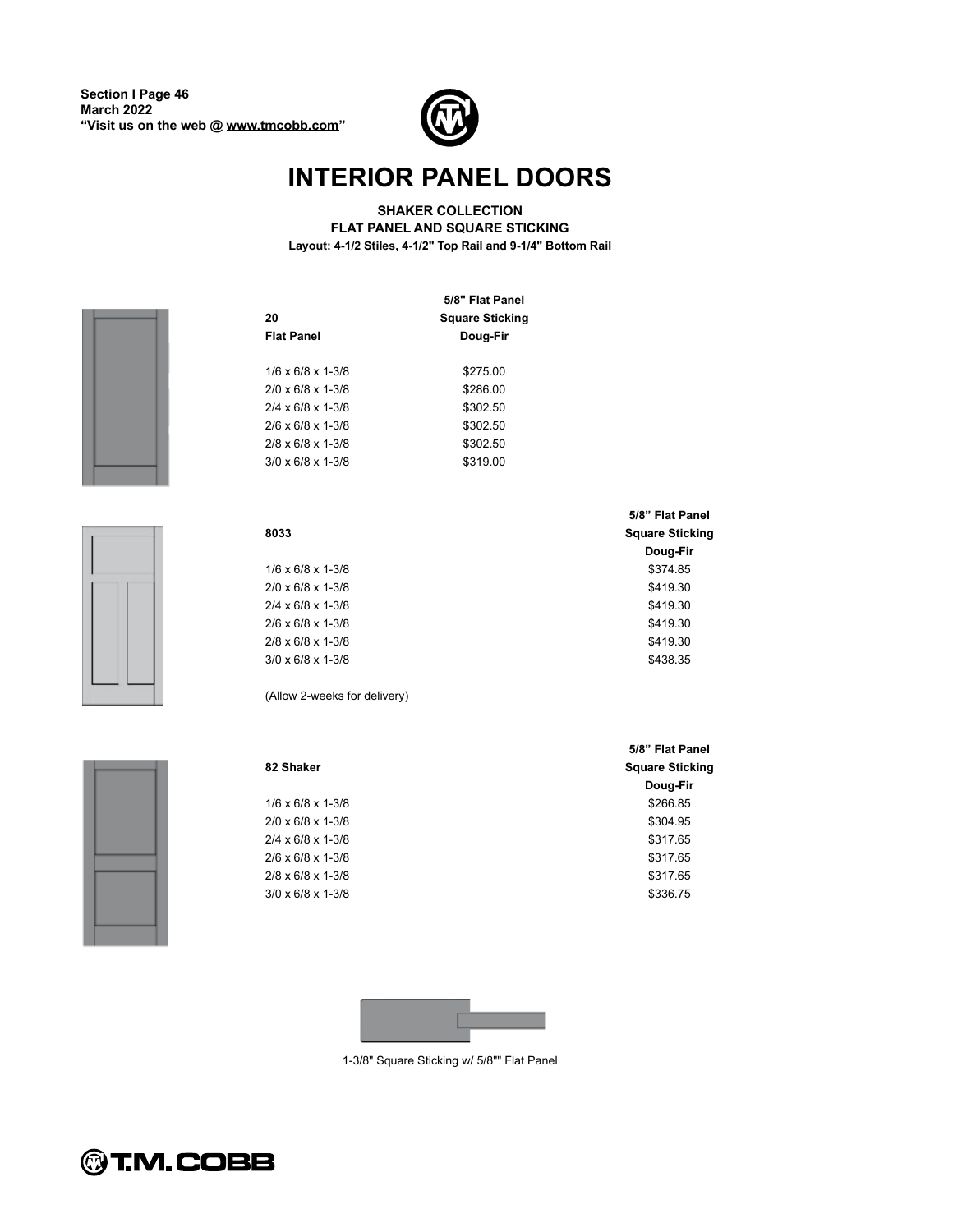

#### **STILE AND RAIL**

**LAYOUT: 4-1/2 STILES, 4-1/2 TOP RAIL AND 9-1/4 BOTTOM RAIL** 

|                                 | $P-20$                                         | 20                   |
|---------------------------------|------------------------------------------------|----------------------|
| $P - 20/20$                     | <b>Flat Panel</b>                              | 1/4" Flat Panel      |
| <b>Flat Panel</b>               | <b>Ovolo Sticking</b><br><b>Ovolo Sticking</b> |                      |
|                                 | Primed                                         | Doug Fir             |
| $1/6 \times 6/8 \times 1-3/8$   | \$229.55                                       | \$269.50             |
| $1/8 \times 6/8 \times 1 - 3/8$ | \$240.15                                       |                      |
| $1/10 \times 6/8 \times 1-3/8$  | \$240.15<br>N                                  | \$275.00<br>N        |
| $2/0 \times 6/8 \times 1 - 3/8$ | \$240.15                                       | \$275.00             |
| $2/2 \times 6/8 \times 1 - 3/8$ | \$240.15<br>N                                  | \$279.40<br><b>N</b> |
| $2/4 \times 6/8 \times 1 - 3/8$ | \$240.15                                       | \$279.40             |
| $2/6 \times 6/8 \times 1-3/8$   | \$240.15                                       | \$279.40             |
| $2/8 \times 6/8 \times 1 - 3/8$ | \$240.15                                       | \$279.40             |
| $2/10 \times 6/8 \times 1-3/8$  | \$245.55<br>N                                  | \$291.50<br>N        |
| $3/0 \times 6/8 \times 1 - 3/8$ | \$245.55                                       | \$291.50             |



#### **30 Flat Panel**

| $1/6 \times 6/8 \times 1-3/8$   | \$476.30 |     |
|---------------------------------|----------|-----|
| $2/0 \times 6/8 \times 1 - 3/8$ | \$476.30 |     |
| $2/2 \times 6/8 \times 1 - 3/8$ | \$476.30 | - N |
| $2/4 \times 6/8 \times 1 - 3/8$ | \$476.30 |     |
| $2/6 \times 6/8 \times 1 - 3/8$ | \$476.30 |     |
| $2/8 \times 6/8 \times 1 - 3/8$ | \$476.30 |     |
| $3/0 \times 6/8 \times 1 - 3/8$ | \$476.30 |     |
|                                 |          |     |



#### **55 Flat Panel**

| $2/0 \times 6/8 \times 1 - 3/8$ | \$500.35 |     |
|---------------------------------|----------|-----|
| $2/2 \times 6/8 \times 1 - 3/8$ | \$527.05 | - N |
| $2/4 \times 6/8 \times 1 - 3/8$ | \$527.05 |     |
| $2/6 \times 6/8 \times 1 - 3/8$ | \$527.05 |     |
| $2/8 \times 6/8 \times 1 - 3/8$ | \$527.05 |     |
| $3/0 \times 6/8 \times 1 - 3/8$ | \$540.35 |     |
|                                 |          |     |

| \$500.35 |   |
|----------|---|
| \$527.05 | Ν |
| \$527.05 |   |
| \$527.05 |   |
| \$527.05 |   |
| \$540.35 |   |



1-3/8" Ovolo Sticking w/ 3/8" Flat Panel

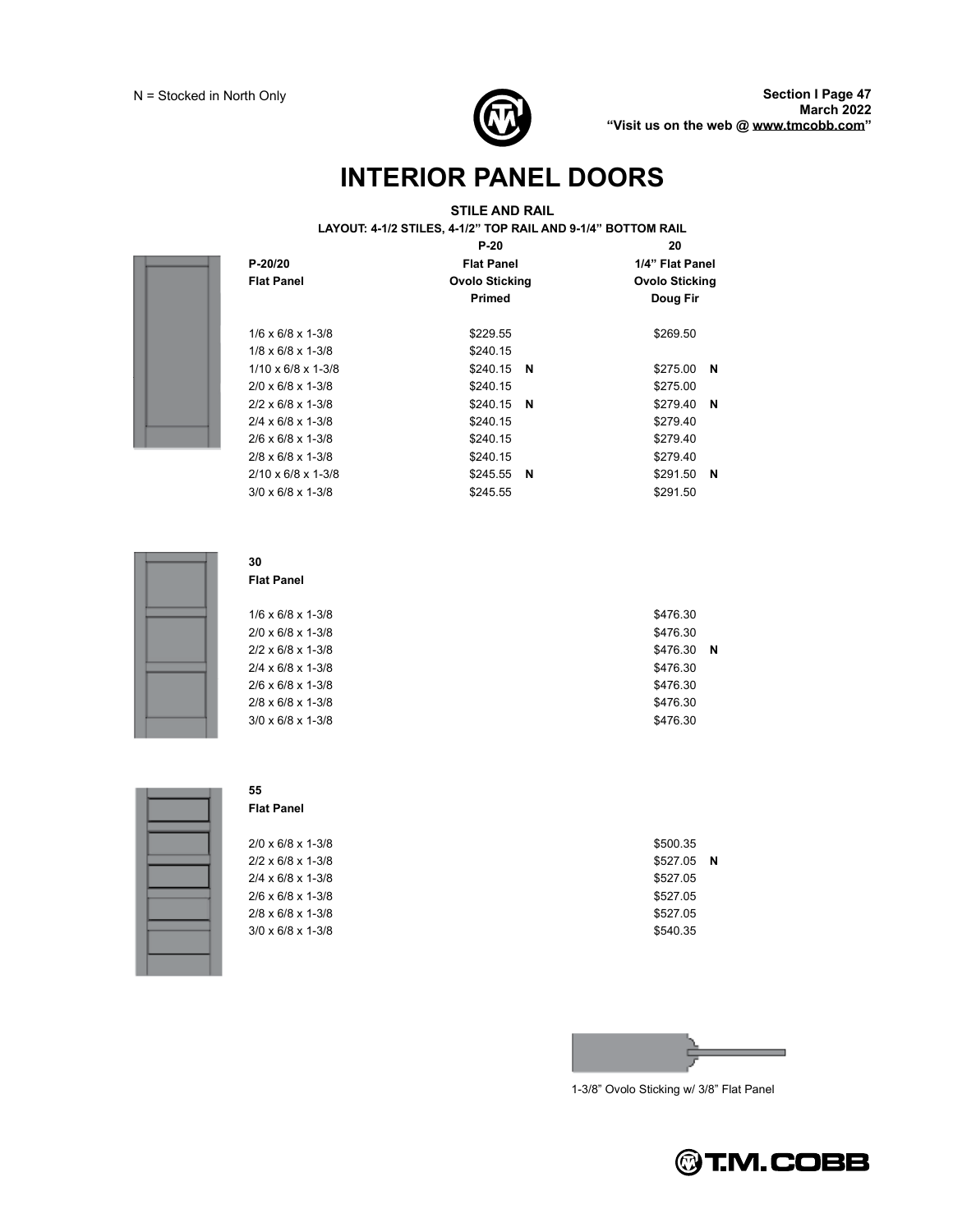

#### **STILE AND RAIL**

To Be Discontinued

stock product.

Check for availability and price. Price listed is only good for in

**Layout: 4-1/2 Stiles, 4-1/2 Top Rail and 9-1/4 Bottom Rail** 

| Douglas Fir<br>3/4" HRP |
|-------------------------|
| \$355.15                |
| \$394.55                |
| \$407.90                |
| \$407.90                |
| \$407.90                |
| \$407.90                |
| \$421.20<br>-S          |
| \$421.20                |
|                         |



#### **82A 3/4 Hip Raised Panel**

1/6 x 6/8 x 1-3/8 \$381.15 2/0 x 6/8 x 1-3/8 \$414.25 2/2 x 6/8 x 1-3/8 \$427.60 2/4 x 6/8 x 1-3/8 \$427.60 2/6 x 6/8 x 1-3/8 \$427.60 2/8 x 6/8 x 1-3/8 \$427.60 2/10 x 6/8 x 1-3/8 **S** \$440.90 **S**  $3/0 \times 6/8 \times 1 - 3/8$  \$440.90

| ٠ |  |
|---|--|
|   |  |
|   |  |

| 44 |  |  |
|----|--|--|
|    |  |  |

### **3/4 Hip Raised Panel**

| $1/6 \times 6/8 \times 1-3/8$ | \$338.95 |     |
|-------------------------------|----------|-----|
| $1/8 \times 6/8 \times 1-3/8$ | \$338.95 |     |
| 1/10 X 6/8 x 1-3/8            | \$338.95 | - N |
| 2/0 x 6/8 x 1-3/8             | \$421.60 |     |
| 2/2 x 6/8 x 1-3/8             | \$429.65 |     |
| 2/4 x 6/8 x 1-3/8             | \$429.65 |     |
| 2/6 x 6/8 x 1-3/8             | \$429.65 |     |
| 2/8 x 6/8 x 1-3/8             | \$429.65 |     |
| 3/0 x 6/8 x 1-3/8             | \$445.05 |     |
|                               |          |     |



1-3/8" Ovolo Sticking w/ 3/4" Hip Raised Panel

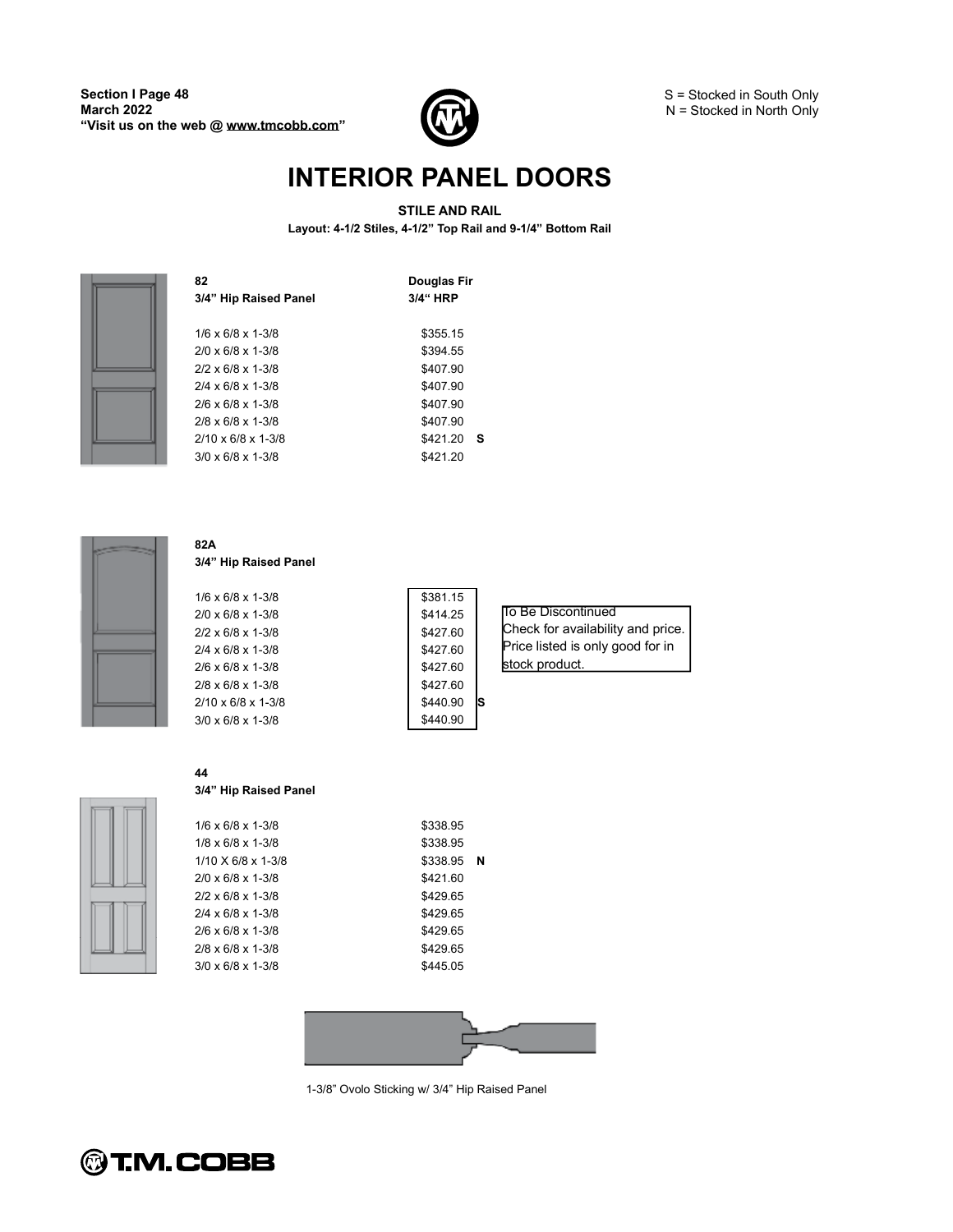

**Section I Page 49 March 2022 Visit us on the web @ [www.tmcobb.com](http://www.tmcobb.com)**

### **INTERIOR PANEL DOORS**

#### **STILE AND RAIL**

**Layout: 4-1/2 Stiles, 4-1/2 Top Rail and 9-1/4 Bottom Rail** 





1-3/8" Ovolo Sticking w/ 3/4" Hip Raised Panel

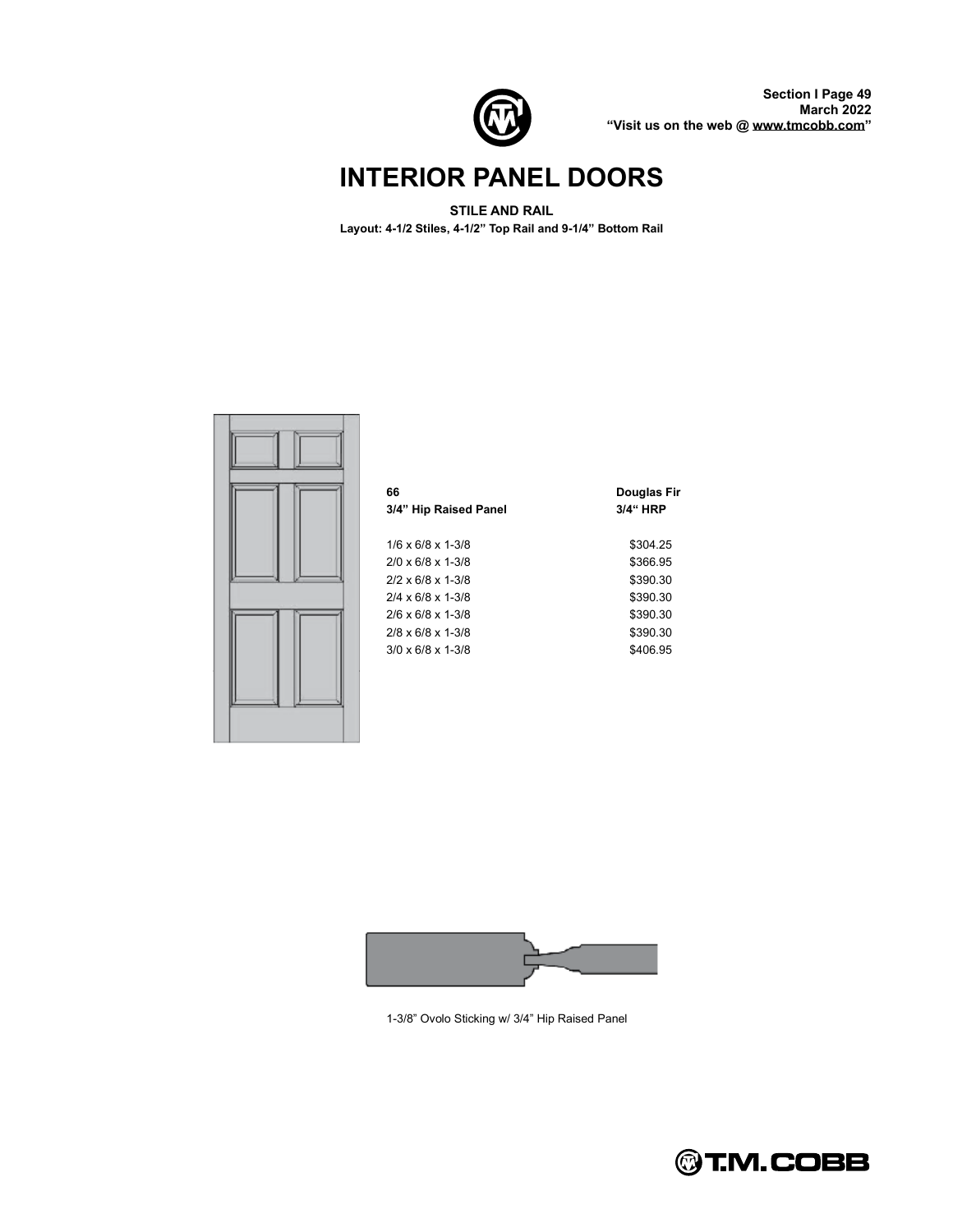

Shaded Items are Stocked N = Stocked in North Only

# **INTERIOR MIRROR COLLECTION**

**STILE AND RAIL MIRROR ON BOTH SIDES Layout: 4-1/2 Stiles, 4-1/2 Top Rail and 9-1/4 Bottom Rail Allow For Glazing Lead Time**

|                                 | <b>Primed</b>    | Doug-Fir         |  |
|---------------------------------|------------------|------------------|--|
|                                 | <b>Tyco 7000</b> | <b>Tyco 7000</b> |  |
|                                 |                  | Square Stkg.     |  |
| $2/0 \times 6/8 \times 1 - 3/8$ | \$257.75         | \$545.80         |  |
| $2/4 \times 6/8 \times 1 - 3/8$ | \$290.75         | \$577.45         |  |
| $2/6 \times 6/8 \times 1 - 3/8$ | \$303.95         | \$577.45         |  |
| $2/8 \times 6/8 \times 1 - 3/8$ | \$313.90         | \$589.40         |  |
| $3/0 \times 6/8 \times 1 - 3/8$ | \$340.30         | \$635.65         |  |
|                                 |                  |                  |  |
| $2/0 \times 8/0 \times 1-3/8$   | \$449.30         | N                |  |
| $2/4 \times 8/0 \times 1-3/8$   | \$462.50         |                  |  |
| $2/6 \times 8/0 \times 1-3/8$   | \$469.15         |                  |  |
| $2/8 \times 8/0 \times 1-3/8$   | \$482.35         | N                |  |
| $3/0 \times 8/0 \times 1 - 3/8$ | \$495.55         | N                |  |
|                                 |                  |                  |  |



1-3/8" Ovolo with Category II Mirror Back-to-Back.



1-3/8" Square with Category II Mirror Back-to-Back.

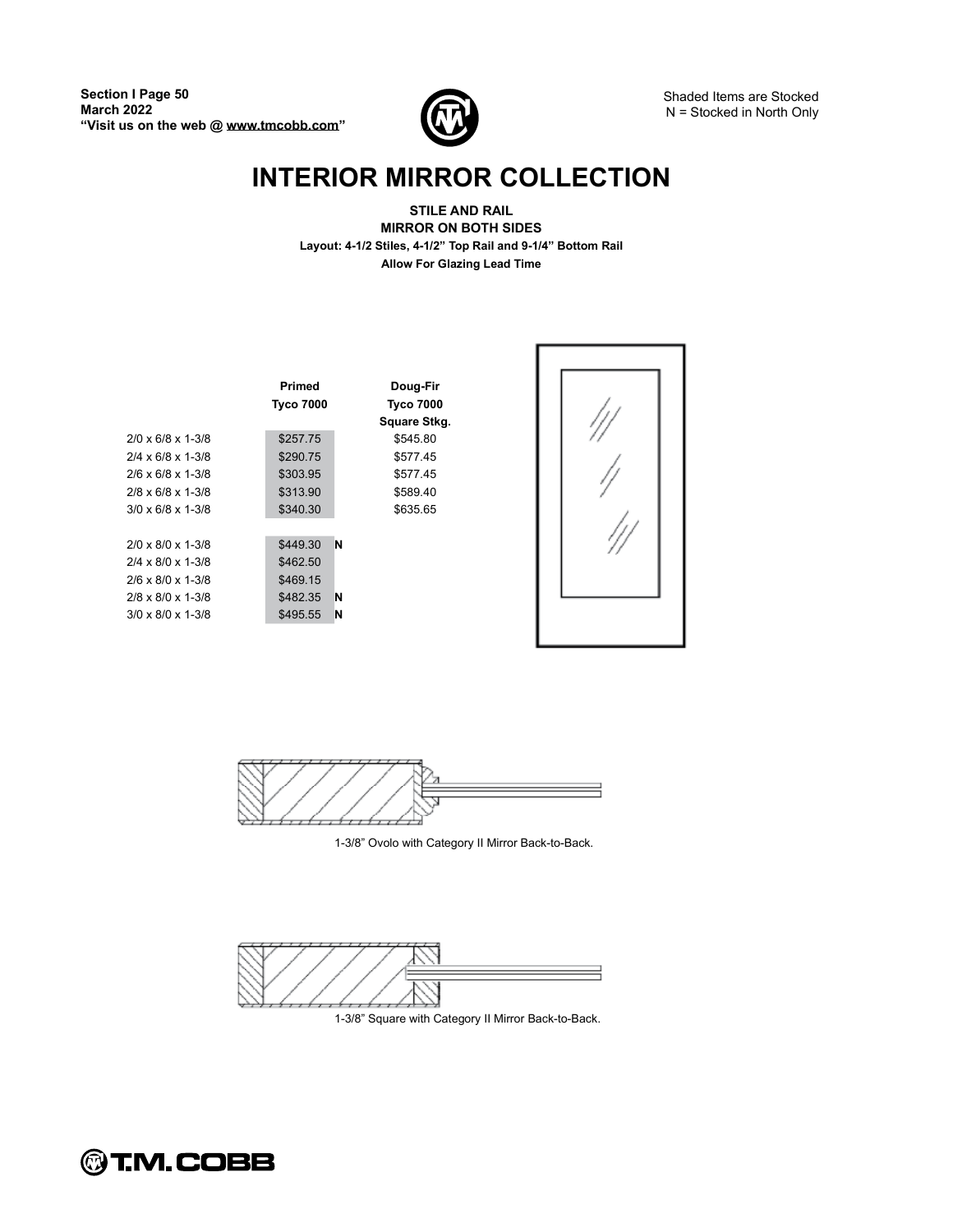

# **INTERIOR PANTRY COLLECTION**

**STILE AND RAIL Layout: 4-1/2 Stiles, 4-1/2" Top Rail and 9-1/4" Bottom Rail Allow for Glazing Lead Time**

**Frosted Glass w/ Decorative Pantry Design**



|                                 | <b>Primed</b> | Doug-Fir    | Doug-Fir     |
|---------------------------------|---------------|-------------|--------------|
|                                 | Ovolo Stkg.   | Ovolo Stkg. | Square Stkg. |
| 1525 Pantry                     |               |             |              |
| $2/0 \times 6/8 \times 1 - 3/8$ | \$433.40      | \$479.60    | \$600.60     |
| $2/4 \times 6/8 \times 1 - 3/8$ | \$490.60      | \$545.60    | \$660.00     |
| $2/6 \times 6/8 \times 1 - 3/8$ | \$517.00      | \$572.00    | \$687.50     |





1-3/8" Ovolo Sticking **1-3/8** Square Sticking